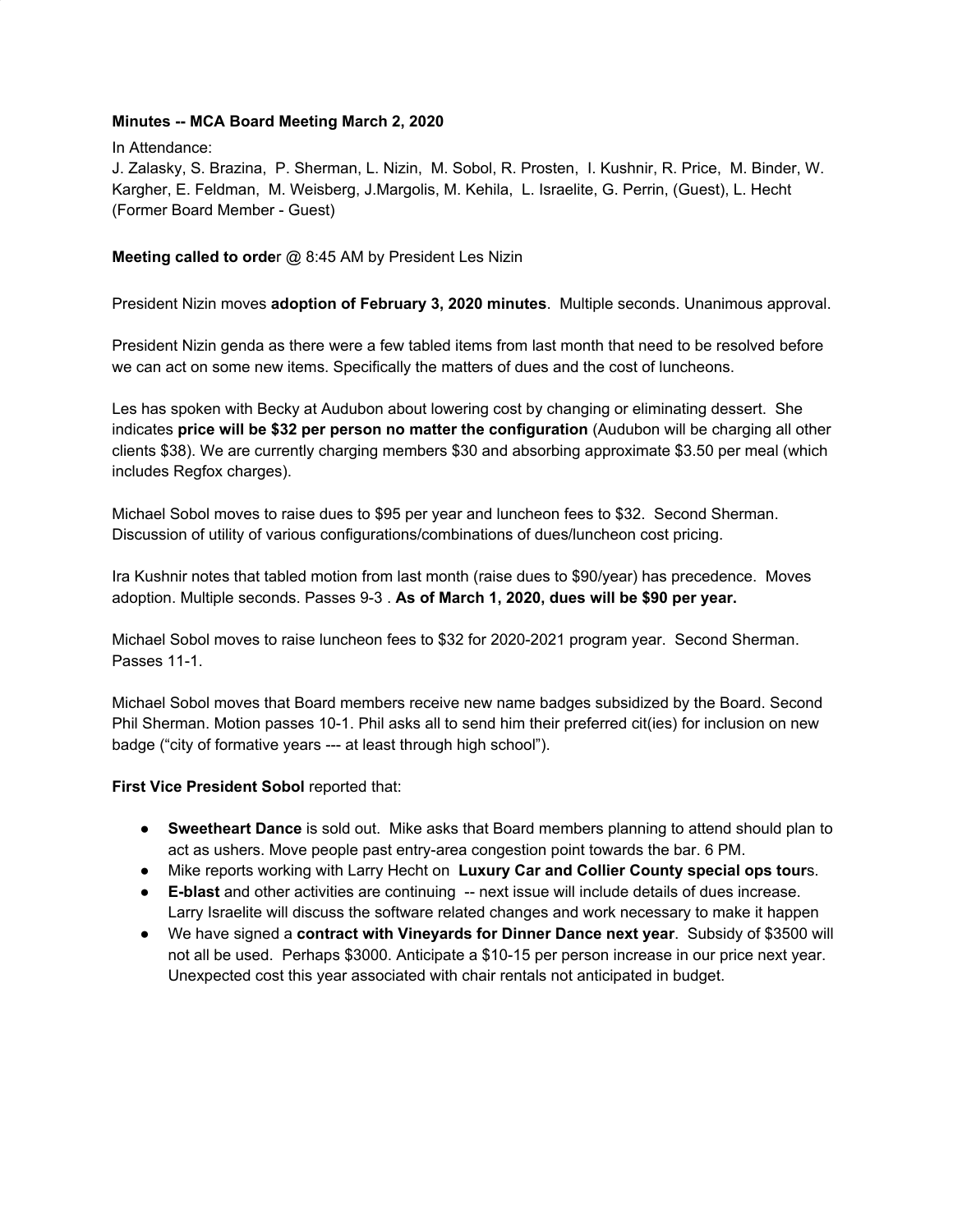# **Report of Second Vice President Zalasky**

- Request from Federation that we inform them of **space needs for next year**. Les met with Renee and told her to roll over our usage from this year. But more work will be needed.
- Les notes that **our programs seem to be concentrated on Tuesdays and Thursdays** --- we should try to spread programs out over other days. Jeff notes that it's hard to do as WCA has rooms at JFGN tied up on a legacy basis. **Sobol thinks we should demand "zero based budgeting" for all JFGN space** going forward. Renee has supplied a list of room availability to Glenn. Mike feels Glenn should call a meeting and insist on parity with WCA. Prosten wonders if our officers who are also on the JFGN board can seek resolution at that level. Sobol feels it would have to go to Jeff Feld, and that there should be an immediate sitdown with "appropriate people".
- **● By-Laws.** Prosten reports that **in light of changes in officers and their terms, committee has had trouble coming up with a final product**. Zalasky & Binder concur. Les encourages Jeff to stick with project. Consensus to consider matters over Summer and present to the board next fall with the goal of implementation for 2021-2022.

# **Report of Treasurer Feldman:**

- Second iteration of proposed budget, income & expense. **Anticipated income based on 800 members.**
- Income report did not previously reflect badges.
- New **-- \$1000 subsidy for Comedy night** is an addition to report.
- Larry Israelite will be proposing a **new \$1700 software package --- but a net cost of \$650** after deducting price of current software.

Sherman moves to adopt Treasurer's report, Kushnir seconds. Approved by voice vote.

# **Membership:**

**●** Larry Israelite reports **765 members as of today --- 156 of them new. 92 non-renewals**

#### **Badges:**

• Phil Sherman working on procuring new style badges. Would like to purge all the badges that have not been picked up over a long period of time.

# **Luncheons:**

- Steve would like cordless microphone to work. Larry Israelite feels Audubon managers should be confronted on matter as we are a very good client.
- Meir Kehila wishes to **limit reservations at future luncheons to 150.** Meir moves, Sherman seconds, limit luncheon reservations to 150.

Motion passed.

# **Luncheon Speakers:**

Steve Brazina reports speakers all lined up for next year.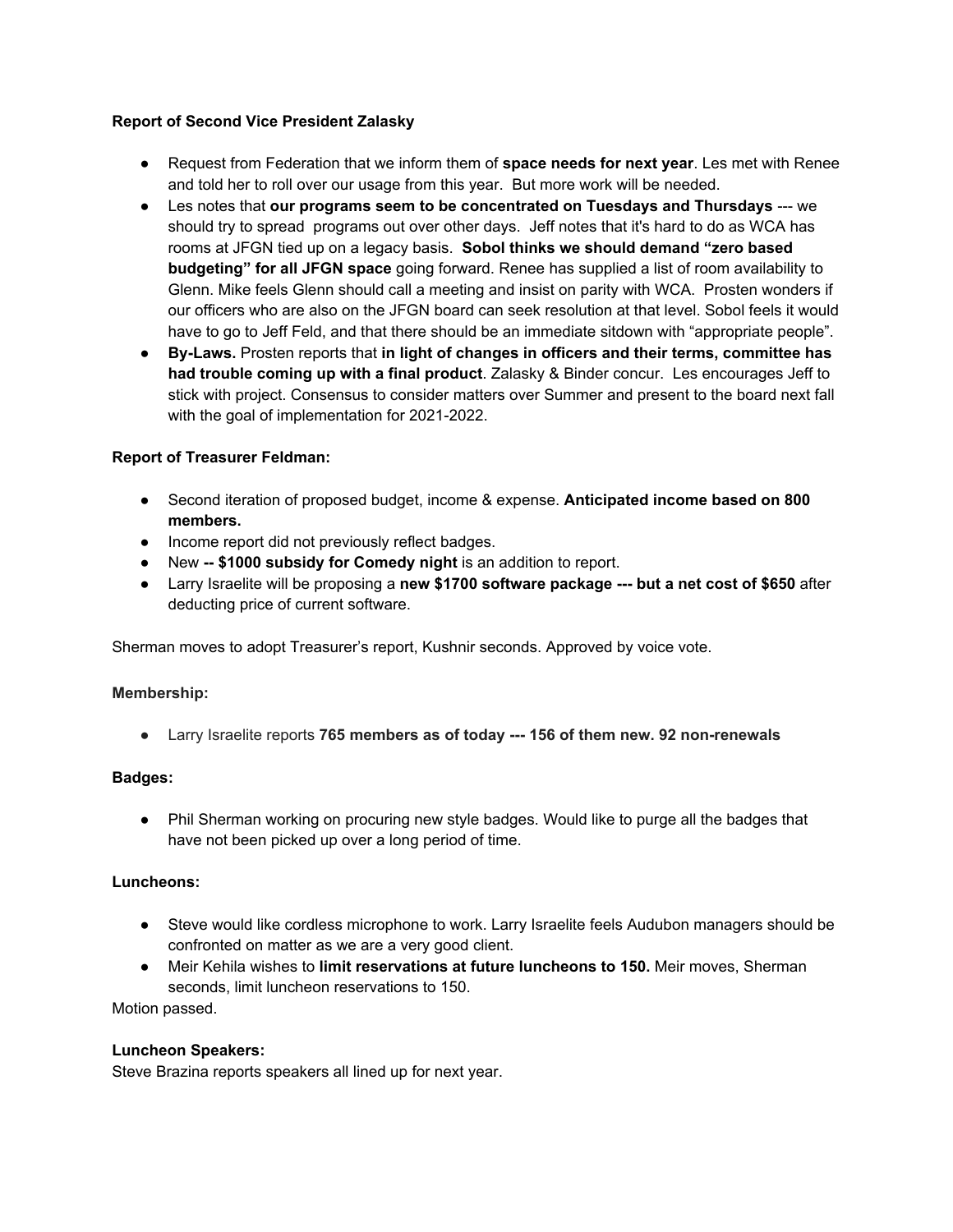# **Speaker Series:**

President Nizin notes Jim Simon will handle series going forward. will report directly to President. Could not be at this meeting due to illness in his family.

# **Publicity**

- Jeff Margolis reported that **deadline for May issue of** *Federation Star* **is end of April.** Coordinators with programs running through Summer should aim at getting material into this issue.
- Mike Sobol believes that **Larry Hecht's** PBS, jail, courts, war museum and airport trips should be included.

# **Volunteers:**

Ira Kushnir reports substantial registration for **riding center tour** in Mid-March.

#### **Software:**

Larry Israelite reports that recent years have seen big growth in MCA use of computer-based programs. Each new application and iteration of technology has taken more and more of his time, but Larry indicates he has found a program (called wild apricot) that will simultaneously save time and pull together the various tasks that are now electronically processed -- including:

- our website
- e-blast
- online event reservations
- membership data
- membership events
- calendar
- processing on and offline payments

Moreover, he believes the software offers many additional capabilities, including:

- password protected site membership for each MCA member
- membership discussion forums
- branded merchandise sales
- automatic reminders/communications
- automatic notification of next event in a series
- prevents duplicate reservations
- prevents reservations by non-members
- automatic membership renewal
- only those who register for a group or event will see it on their calendar
- Individuals will be able to opt out of their being included on participant lists